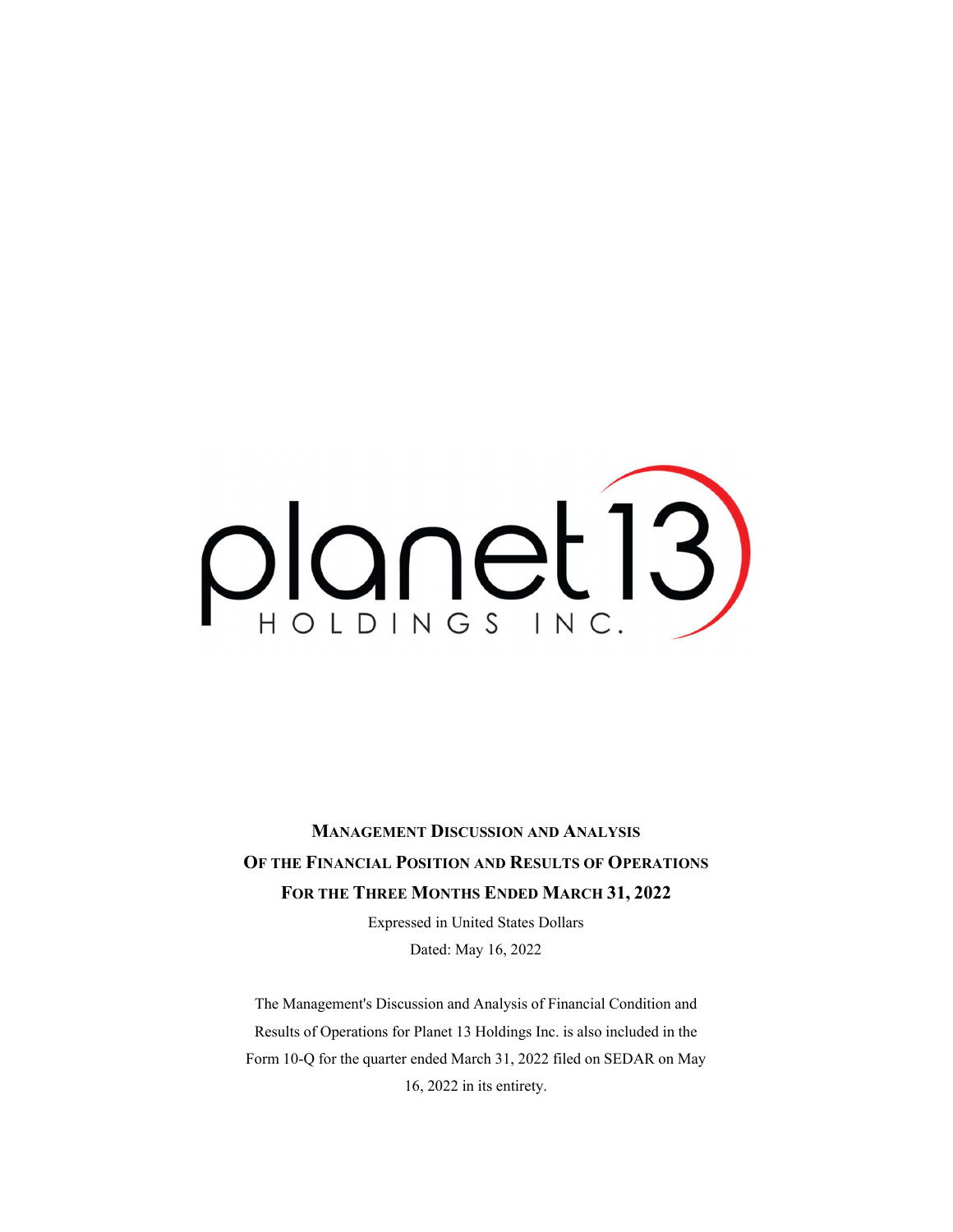# **Item 2. Management's Discussion and Analysis of Financial Condition and Results of Operations.**

This management's discussion and analysis ("**MD&A**") of the financial condition and results of operations of Planet 13 is for the three months ended March 31, 2022. It is supplemental to, and should be read in conjunction with, our consolidated financial statements and the accompanying notes presented herein. Our financial statements are prepared in accordance with accounting principles generally accepted in the United States of America ("GAAP"). Financial information presented in this MD&A is presented in United States dollars ("\$", "USD" or "US\$"), unless otherwise indicated.

This MD&A contains certain "forward-looking statements" and certain "forward-looking information" as defined under applicable United States securities laws. Please refer to the discussion of forward-looking statements and information set out under the heading "Disclosure Regarding Forward-Looking Statements," identified in this Quarterly Report on Form 10-Q. As a result of many factors, our actual results may differ materially from those anticipated in these forward-looking statements and information.

### **Overview of the Company**

We are a multi-state cannabis operator with licenses to operate in Nevada, California, and Florida, and we have received notice of intent from the Illinois Department of Financial and Professional Regulation to award a license in Illinois. We are headquartered in Las Vegas, Nevada, at our superstore dispensary located adjacent to the Las Vegas strip. A detailed description of our corporate history and our business can be found in our Annual Report on Form 10K for the year ended December 31, 2021.

As of March 31, 2022, we have over 700 employees and remain focused on providing our customers with the best products, best service and an experiential shopping experience at our superstore-themed dispensaries, while expanding our products and sales through neighborhood stores. Each of our state operations is held in state-focused subsidiaries: (a) Newtonian Principles, Inc. for California licensed cannabis dispensing and distribution activities, (b) Next Green Wave, LLC for California licensed cannabis cultivation and production activities, (c) MM Development Company, Inc. for all licensed Nevada cannabis cultivation, production, distribution, and dispensing, (d) Planet 13 Florida, Inc. ("**Planet 13 Florida**") which holds our Florida Medical Marijuana Treatment Center ("**MMTC**") license, and (e) a 49% minority interest in Planet 13 Illinois, LLC ("**Planet 13 Illinois**") which has received a notice of lottery award for an Illinois social-equity justice impaired dispensing license. We have focused on our large-store dispensing stores as superstores which offer an experiential approach to our customers, including drones, robotics, 3-D mapping projection, cannabis-culture inspired social-media backdrops for customer interaction, customer facing production, one-on-one sales staffing and customer education, and other interactive marketing elements to differentiate from more traditional dispensing locations, which we refer to herein as "neighborhood stores". Each of our cannabis facilities is state-licensed as an adult-use cannabis facility, a medical cannabis facility, or a dual-use facility allowing for both adult-use and medical cannabis licensed activity, as designated below in the state-by-state breakdown.

### *Nevada*

As of March 31, 2022, we held the following licensed operations in Nevada: (a) one dual-licensed dispensary superstore adjacent to the Las Vegas strip with 24,000 square feet of licensed dispensary (the "**Planet 13 Las Vegas Superstore**"), (b) one adult-use "neighborhood store" at 2,300 square feet of licensed dispensary (the "**Medizin dispensary**"), (c) three dual-licensed production facilities, one of which is co-located and customer-facing at the superstore in Las Vegas with 18,500 square feet of licensed production, (d) three dual-licensed cultivation facilities, one with approximately 16,100 square foot indoor cultivation facility under perpetual harvest cycle, a second with 25,000 square feet of indoor cultivation currently expanding up to 45,000 square feet co-located with our production license at that facility, and a small-indoor rural site in Beatty, Nevada expandable up to 2,300,000 square feet of greenhouse located on 80-acres owned by us, also co-located with our production license at that facility, and (e) two cannabis distribution licenses, one active and one conditional. On April 22, 2022, we entered into an agreement to sell the conditional distribution license, which remains subject to Nevada regulatory approval. The sale and will have no impact on our sales or ability to operate in Nevada.

At the Planet 13 Las Vegas Superstore, we also offer ancillary services to our customers, including a restaurant with liquor license, a retail store, and our online cannabidiol ("**CBD**") store which also sells products in our facility.

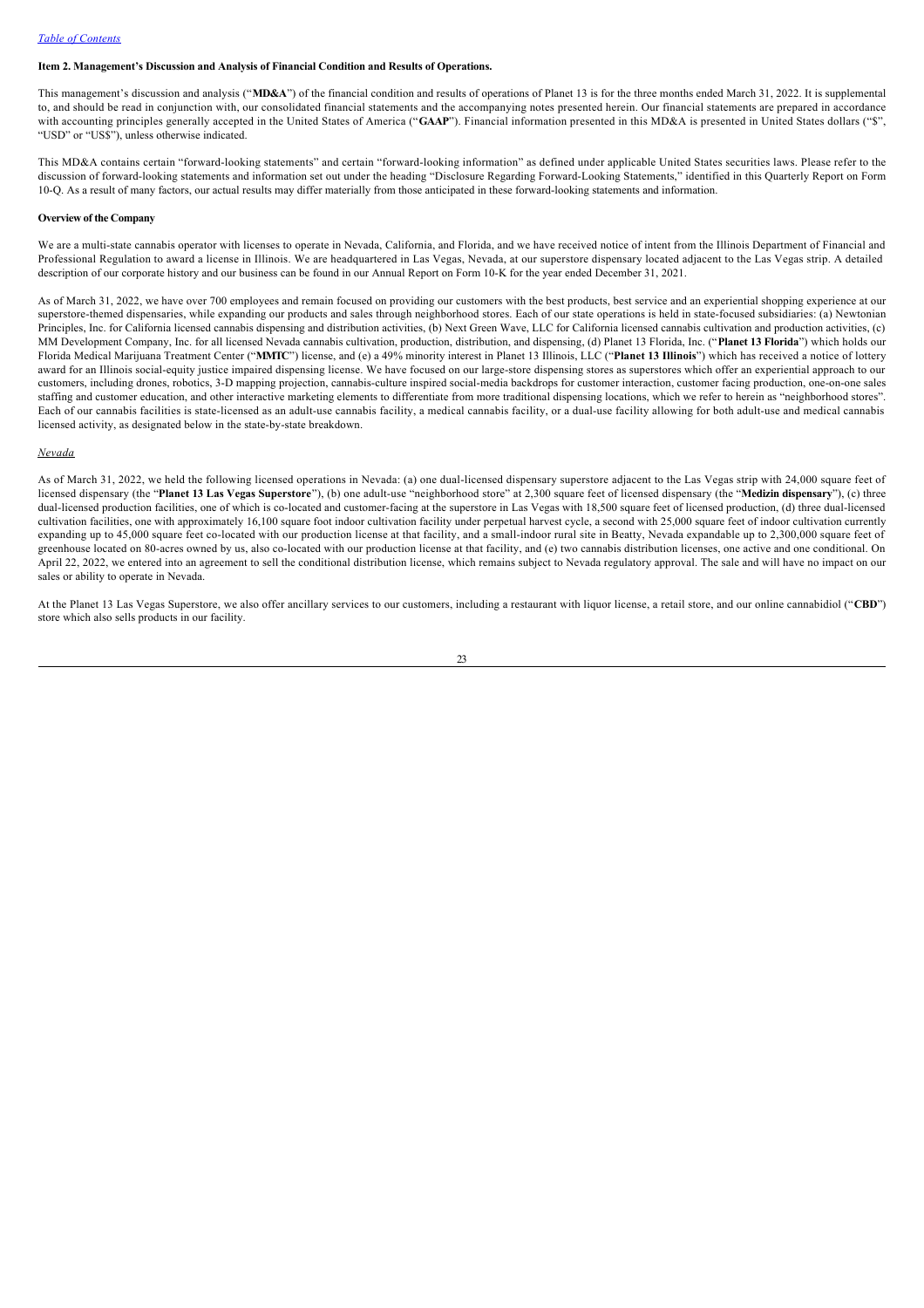# *California*

As of March 31, 2022, we held the following licensed operations in California: (a) an adult-use dispensary superstore co-located with a distribution license at our 33,000 square foot facility in Santa Ana which we built and opened on July 1, 2021 (the "**Planet 13 OC Superstore**"), (b) following the closing of our Plan of Arrangement with Next Green Wave Holdings Inc. ("NGW") on March 2, 2022, as more fully discussed in Acquisitions below, one dual-use and two adult-use cultivation licenses along with a nursery license and distribution license at our 35,000 square foot cultivation facility, and one Type P production license at a 4,000 square foot facility. As of May 5, 2022, we received notification that our application to enhance the Type P production license to Type 6 nonvolatile extraction license had been approved by the State of California, to produce our existing product lines, including gummies, concentrates, chocolates, and beverages and distribute them for wholesale sales in California.

### *Florida*

As of March 31, 2022, we are continuing capital outlays to utilize our Florida MMTC license issued by the Florida Department of Health that was acquired by our wholly owned subsidiary, Planet 13 Florida, on October 1, 2021 for \$55 million in cash. Licensed MMTCs are vertically integrated and the only businesses in Florida authorized to dispense medical marijuana cannabis to qualified patients and caregivers. MMTCs are authorized to cultivate, process, transport and dispense medical marijuana. As of March 31, 2022, there were 22 companies with MMTC licenses in Florida, many of which are not yet operational. License holders are not subject to restrictions on the number of dispensaries that may be opened or on the number or size of cultivation and processing facilities they may operate. As part of our Florida expansion, as of the date of this report, we have entered into two leases for dispensing locations in Florida.

### *Illinois*

On August 5, 2021, Planet 13 Illinois, in which entity we hold a minority interest, won a Conditional Adult Use Dispensing Organization License in the Chicago-Naperville-Elgin region from the Illinois Department of Financial and Professional Regulation. We are evaluating potential locations for a dispensary, pending license issuance from Illinois regulators. We own 49% of Planet 13 Illinois and 51% is owned by Frank Cowan.

# *COVID19 Pandemic Update for First Quarter 2022*

Starting on February 10, 2022, COVID-19 protocols in Nevada no longer include mask mandates in Clark and Nye County, where we have operations, for all individuals within public indoor settings.

On March 1, 2022, the State of California changed mask requirements arising under the general industry safety order by Cal/OSHA, with a strong recommendation that masks were required statewide for unvaccinated individuals in indoor public settings and workplaces, as opposed to the previous requirement for mask use by unvaccinated individuals.

We caution that current global uncertainty with respect to the spread of COVID-19 or its variants and its effect on the broader global economy may have a significant negative effect on us. As reflected in this MD&A, the COVID-19 pandemic has had a negative effect on our business. While the continued impact of COVID-19 on us remains unknown, continued spread of COVID19 or its variants may have a material adverse effect on global economic activity and can, and in some cases, has resulted in volatility and disruption to global supply chains, operations, mobility of people and the financial markets, which could and may continue to affect interest rates, credit ratings, credit risk, inflation, business, financial conditions, results of operations and other factors relevant to us. Long-term economic impacts relating to COVID-19 and state and national fiscal policy related to combatting the economic impacts of COVID-19 may have a long-term detrimental impact on customer spending, costs of customer acquisition, and may be a driver for rapid inflation which could negatively affect our customers' discretionary spending capability or increase our materials and labor costs in future periods.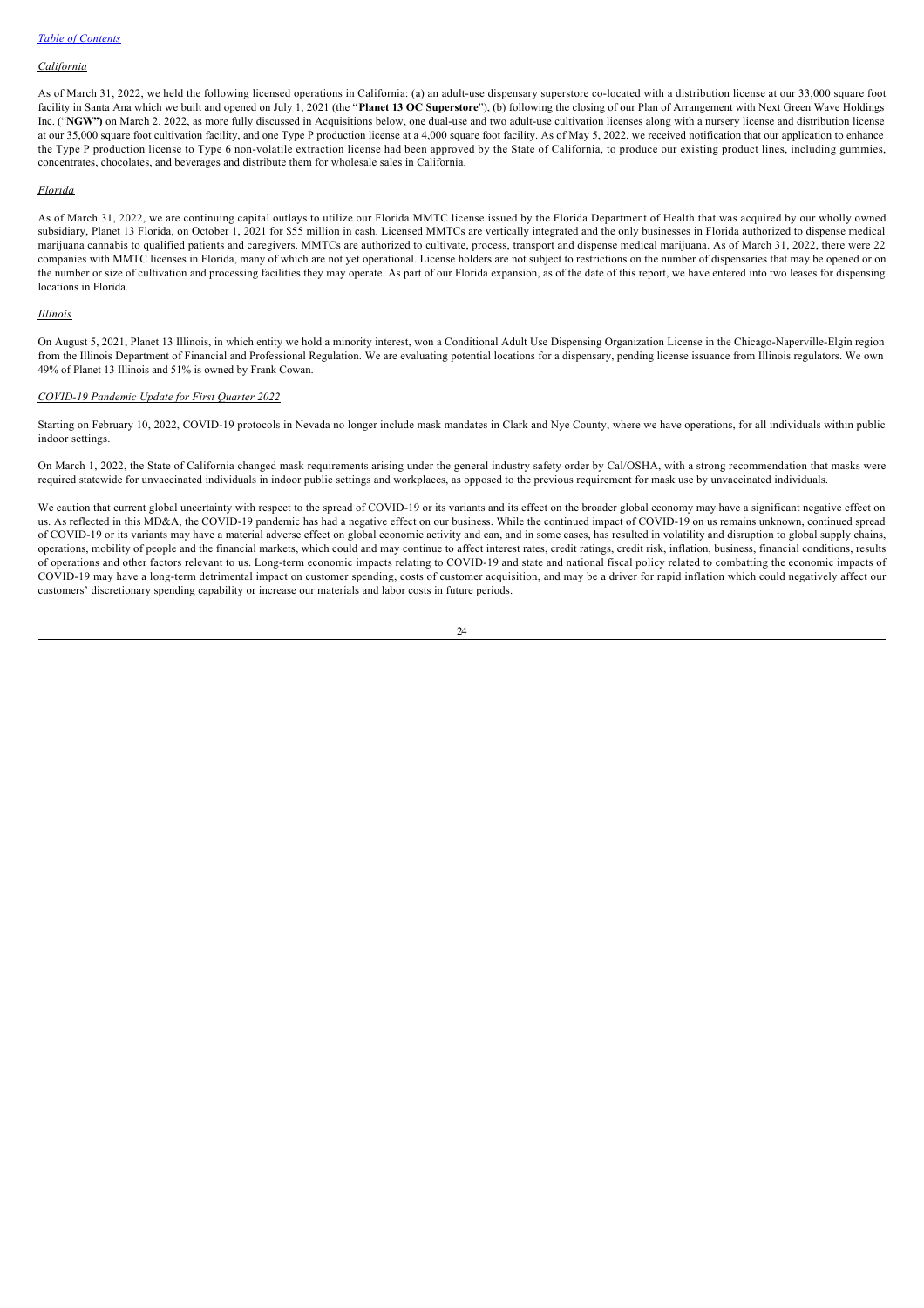# **Acquisitions**

On March 2, 2022 (the "**Closing Date**"), we completed our acquisition of NGW. We entered into an arrangement agreement (the "A**rrangement Agreement**") with NGW on December 20, 2021, pursuant to which we agreed to acquire (the "**Arrangement**") all of the issued and outstanding common shares of NGW (the "**NGW Shares**") pursuant to a plan of arrangement (the "**Plan of Arrangement**") under the Business Corporations Act (British Columbia). The Arrangement was approved by the holders of NGW Shares (the " **NGW Shareholders**") at a special meeting of NGW Shareholders held on February 25, 2022, and approved by the Supreme Court of British Columbia on March 1, 2022.

Pursuant to the Plan of Arrangement, at 12:01 a.m. (Vancouver time) (the "**Effective Time**") on the Closing Date, we acquired all of the NGW Shares for a total consideration of approximately C\$71,791,700 (based on the closing price of our Common Shares (the "**Planet 13 Shares**") on the Canadian Securities Exchange on February 28, 2022), and NGW then amalgamated with us. The NGW Shareholders received 0.1145 of one Planet 13 Share (the "**Exchange Ratio**") and a nominal cash payment of C\$0.0001 for each NGW Share held immediately prior to the Effective Time. As a result, 21,361,002 Planet 13 Shares and \$15,205 in cash were issued in exchange for the NGW Shares. In addition, the number of Planet 13 Shares issued to any person pursuant to the Arrangement was rounded down to the nearest whole Planet 13 Share, with a cash consideration paid in lieu of the issuance of such fractional Planet 13 Share of C\$3.379 per share.

Based upon the Exchange Ratio, all NGW options to acquire NGW Shares that were outstanding immediately prior to the Effective Time were also exchanged for our options that will entitle the holders to receive, upon exercise thereof, Planet 13 Shares. As a result, we issued 1,106,925 options in exchange for the NGW options.

## **Results of Operations**

| <b>Expressed in USD\$</b>                       |                             | <b>Three Months Ended</b> |                      |  |  |
|-------------------------------------------------|-----------------------------|---------------------------|----------------------|--|--|
|                                                 | March 31,<br>2022           | March 31,<br>2021         | Percentage<br>Change |  |  |
| Revenue                                         |                             |                           |                      |  |  |
| Net revenue                                     | 25.694.395                  | 23,816,208                | 7.9%                 |  |  |
| Cost of Goods Sold                              | (12,793,391)                | (10, 781, 481)            | 18.7%                |  |  |
| <b>Gross Profit</b>                             | 12.901.004                  | 13,034,727                | $(1.0)\%$            |  |  |
| <b>Gross Profit Margin %</b>                    | 50.2%                       | 54.7%                     |                      |  |  |
| <b>Expenses</b>                                 |                             |                           |                      |  |  |
| General and Administrative                      | 13,486,691                  | 7,974,816                 | 69.1%                |  |  |
| Sales and Marketing                             | 603,242                     | 659,949                   | $(8.6)\%$            |  |  |
| Lease expense                                   | 481,247                     | 612,326                   | $(21,4)\%$           |  |  |
| Depreciation and Amortization                   | 2,040,052                   | 964,597                   | 111.5%               |  |  |
| <b>Total Expenses</b>                           | 16,611,231                  | 10,211,687                | 62.7%                |  |  |
| <b>Income (Loss) From Operations</b>            | (3,710,227)                 | 2,823,040                 | $(231.4)\%$          |  |  |
| <b>Other Income (Expense):</b>                  |                             |                           |                      |  |  |
| Interest income (expense), net                  | (27, 353)                   | 7,158                     | $(482.1)\%$          |  |  |
| Foreign exchange gain (loss)                    | (95,907)                    | 829,635                   | $(111.5)\%$          |  |  |
| <b>Transaction</b> costs                        |                             | (256, 666)                | $(100.0)\%$          |  |  |
| Change in fair value of warrants                | 4,159,809                   | (6,187,530)               | $(167.2)\%$          |  |  |
| Other income                                    | 314,465                     | 62,897                    | 400.0%               |  |  |
| <b>Total Other Income (Expense)</b>             | 4,405,918                   | (5,558,822)               | 179.3%               |  |  |
| Income (loss) for the period before tax         | 695,691                     | (2,735,782)               | $(179.3)\%$          |  |  |
| Provision for income tax (current and deferred) | 2,756,762                   | 3,278,647                 | $(15.9)\%$           |  |  |
| Loss for the period                             | (2,061,701)                 | (6,014,429)               | $(65.7)\%$           |  |  |
| Loss per share for the period                   |                             |                           |                      |  |  |
| Basic and fully diluted income (loss) per share | $\mathbb{S}$<br>$(0.01)$ \$ | (0.03)                    |                      |  |  |
| Weighted Average Number of Shares Outstanding   |                             |                           |                      |  |  |
| Basic and diluted                               | 205,570,940                 | 190,777,592               |                      |  |  |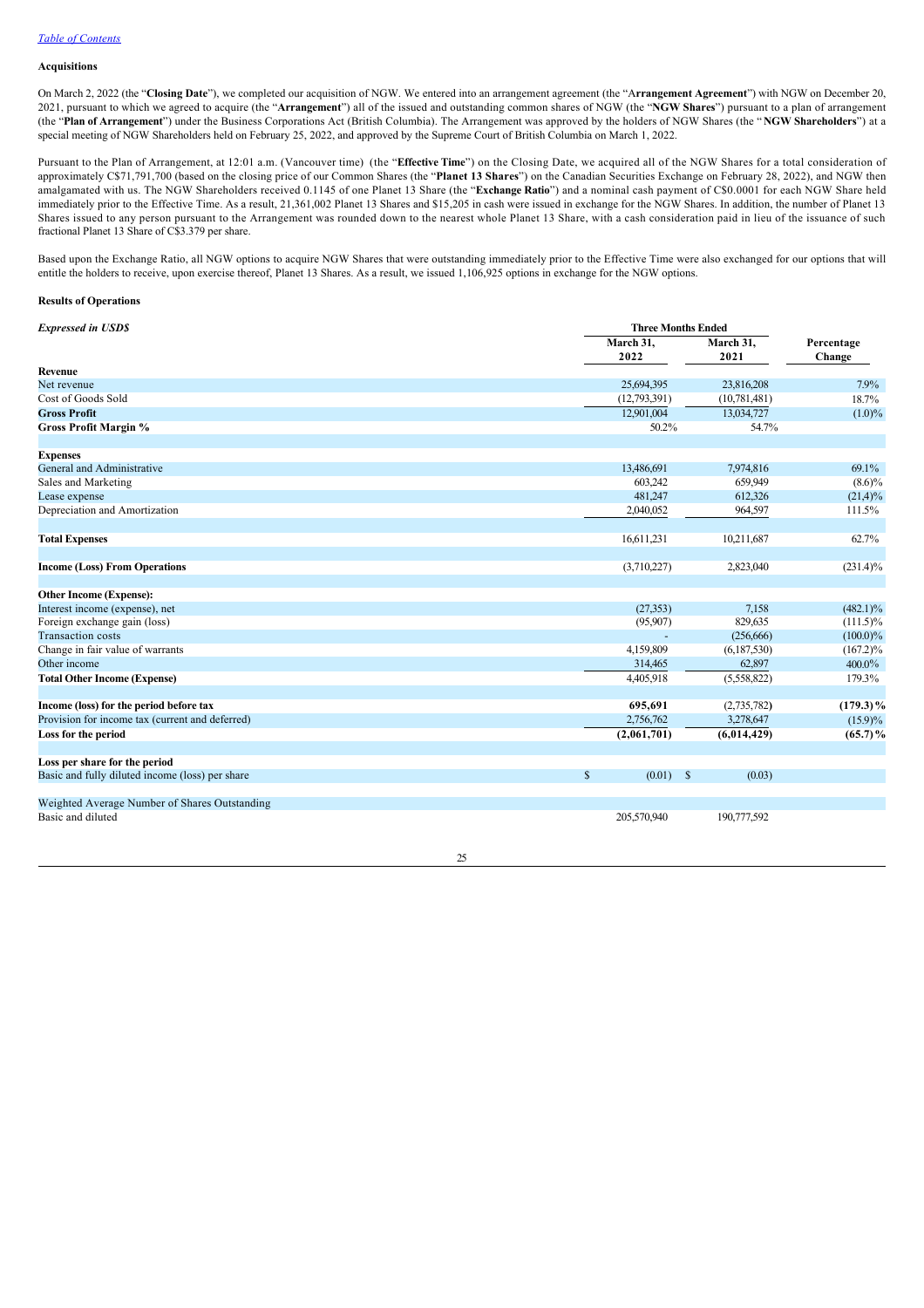We experienced a 7.9% increase in net revenue during the three months ended March 31, 2022, when compared to the three months ended March 31, 2021. The increase is attributable to the addition of revenue from the Planet 13 OC Superstore that was not open during the prior period and the addition of revenue from the recently acquired NGW cultivation operations in California, offset by a decline in net revenue from our operations in Nevada. The COVID-19 shutdowns and protocols relating to the Omicron surge impacted our tourist customer base and we saw a 10% decrease in customers during the quarter when compared to the three months ended March 31, 2021. Overall, net revenue grew by 7.9% during the three months ended March 31, 2022 when compared to the three months ended March 31, 2021. The increase in inflation, including the increase in the price of gasoline, reduced disposable income of our customers during the three months ended March 31, 2022 had an impact on the number of customers and tourists visiting the Planet 13 Las Vegas Superstore and our other retail locations during the three months ended March 31, 2022.

Details of net revenue by product category are as follows:

|                            | <b>Three Months Ended</b> |  |                   |                      |
|----------------------------|---------------------------|--|-------------------|----------------------|
|                            | March 31,<br>2022         |  | March 31,<br>2021 | Percentage<br>Change |
| Flower                     | 9,771,127                 |  | 13,471,590        | $(27.5)\%$           |
| Concentrates               | 7,501,540                 |  | 5,406,505         | 38.8%                |
| Edibles                    | 5,028,813                 |  | 2,792,455         | 80.1%                |
| Topicals and Other Revenue | 1,727,837                 |  | 1,111,587         | 55.4%                |
| Wholesale                  | 1,665,078                 |  | 1,034,071         | 61.0%                |
| Net revenue                | 25,694,395                |  | 23,816,208        | 7.9%                 |

Gross profit margin for the three months ended March 31, 2022 decreased to 50.2% from 54.7% when compared to the three months ended March 31, 2021. The decrease in gross profit margin for the three months ended March 31, 2022 was a result of additional wholesale revenue from the recently acquired NGW cultivation assets in California that have an inherently lower gross margin than retail sales revenue

The costs of internal cultivation have continued to trend down as we continue to improve our yields and cultivation efficiency across all of our cultivation facilities. In addition, margin enhancement through the creation of internally generated brands, such as TRENDI, Leaf & Vine, HaHa Gummies, Dreamland Chocolate, HaHa Beverages and Medizin, continued to have a positive impact on gross margins during the three months ended March 31, 2022, helping offset the lower margins received on the sale of wholesale product and the sales to local customers in the State of Nevada. We anticipate that margins will trend upward as tourist customers return to Las Vegas and the Planet 13 Las Vegas Superstore in greater numbers and through our ability to produce our awardwinning brands in California and introduce those brands into our Planet 13 OC Superstore along with the recent introduction of NGW premium flower to the Planet 13 OC Superstore.

Our premium cultivation facilities were operating near capacity during the three months ended March 31, 2022, and March 31, 2021, respectively. The amount of cannabis grown during the period increased significantly when compared to the prior year period due to the addition of the 35,000 square feet of cultivation capacity that was added as part of the NGW acquisition on March 2, 2022. The wholesale flower market in California came under pressure due to excess supply of flower and biomass from the harvest of outdoor crops during the November 2021 to March 2022 period. Wholesale flower prices experienced significant decline during this period, impacting gross margins and revenue at our NGW cultivation facility during the period. The supply of wholesale flower in California appears to be stabilizing and we have seen increases in both demand and the price received for premium indoor grown flower in late April and early May 2022.

Overall gross margin was \$12,901,004 and \$13,034,727 for the three months ended March 31, 2022, and 2021 respectively, a decrease of 1.0%.

General and Administrative ("G&A") expenses (which includes non-cash share-based compensation expenses,) increased by 69.1% during the three months ended March 31, 2022, when compared to the three months ended March 31, 2021. The large increase in G&A expenses incurred during the three months ended March 31, 2022, was a result of the addition of costs from the recently acquired NGW cultivation assets in California, increased costs incurred as a result of inflationary pressure on salary and wages and other costs during the period when compared to the prior year period and the addition of G&A expenses for the Planet 13 OC Superstore location that was not open during the prior year period as well as increased expenditures related to corporate initiatives (registration of the class of our Common Shares through filing a Form 10 registration statement with the SEC and merger and acquisition related fees incurred on the closing of the NGW acquisition) that were expensed during the three months ended March 31, 2022 when compared to the prior year period. Overall, excluding non-cash share-based compensation expenses and acquisition and other one-time professional fees incurred, G&A expenses as a percentage of revenue equaled 35.4% for the three months ended March 31, 2022, compared to 30.1% for the three months ended March 31, 2021.

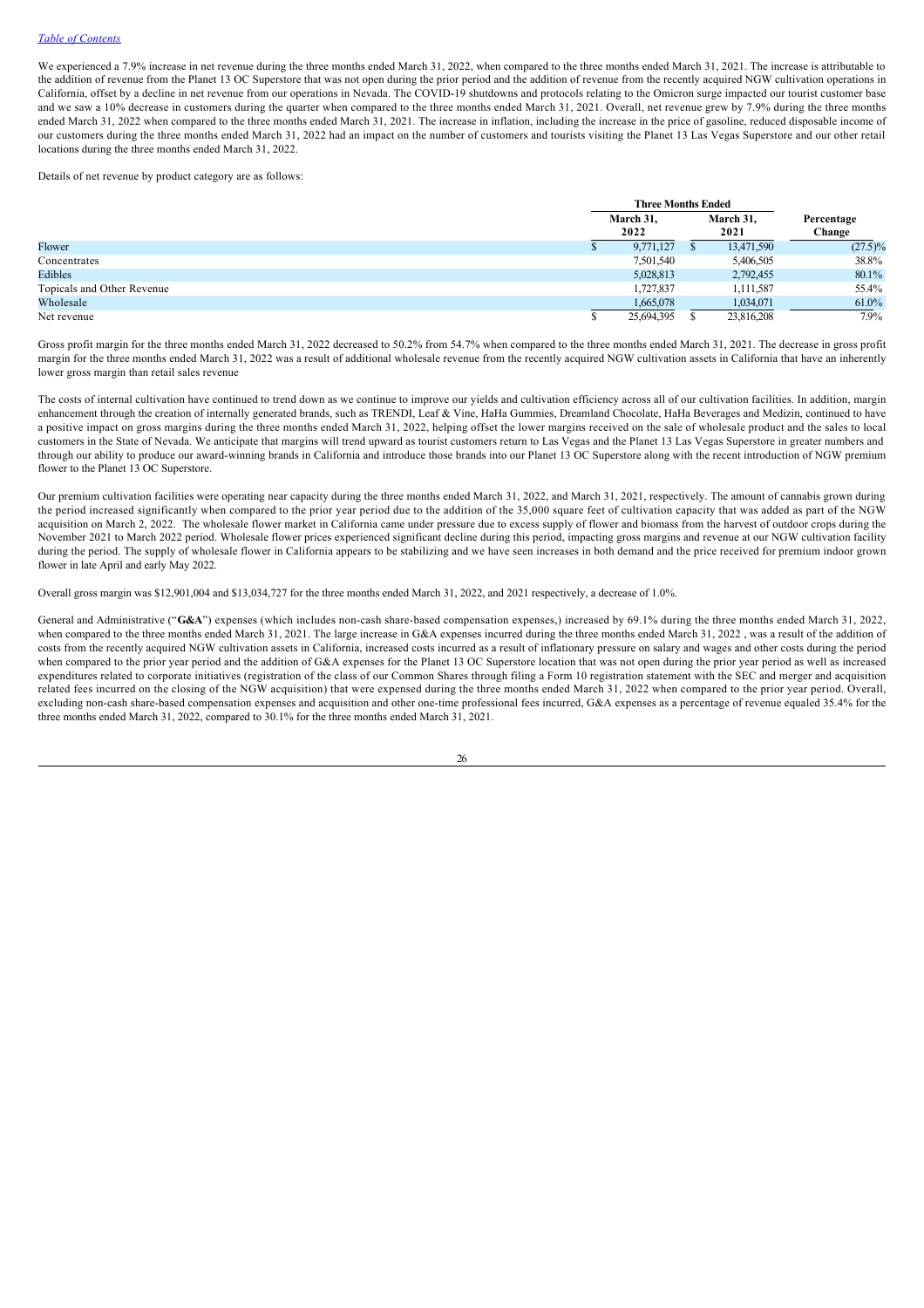A detailed breakdown of G&A expenses is as follows:

|                                                   |   | <b>Three Months Ended</b> |    |                   |                      |
|---------------------------------------------------|---|---------------------------|----|-------------------|----------------------|
|                                                   |   | March 31.<br>2022         |    | March 31.<br>2021 | Percentage<br>change |
| Salaries and wages                                | S | 4,784,344                 | \$ | 3.448.129         | 38.8%                |
| Executive compensation                            |   | 673.614                   |    | 499,336           | 34.9%                |
| Licenses and permits                              |   | 843,029                   |    | 588,041           | 43.4%                |
| Payroll taxes and benefits                        |   | 1,170,454                 |    | 682,042           | 71.6%                |
| Supplies and office expenses                      |   | 247.933                   |    | 299,784           | $(17.3)\%$           |
| Subcontractors                                    |   | 732.984                   |    | 474,640           | 54.4%                |
| Professional fees (legal, audit and other)        |   | 2,339,674                 |    | 636,170           | 267.8%               |
| Miscellaneous general and administrative expenses |   | 639,164                   |    | 1,142,701         | $(45.8)\%$           |
| Share-based compensation expense                  |   | 2,055,494                 |    | 203,973           | 907.7%               |
|                                                   |   | 13,486,691                |    | 7.974.816         | 69.1%                |

Non-cash, share based compensation of \$2,055,494 was recognized during the three months ended March 31, 2022, increasing from \$203,973 incurred during the three months ended March 31, 2021. The increase can be attributable to the vesting schedule for both Restricted Share Units ("**RSUs**") and incentive stock options that were previously granted, particularly the net 3,954,213 RSUs that were granted on April 18, 2021, that vest 1/3 on December 1, 2021, and 1/3 on the first and second anniversary of the first vesting date. These amounts are noncash, and the expense is recognized in accordance with the vesting schedule of the underlying stock options and RSUs. See Note 12 to our audited consolidated financial statements filed with our Annual Report on Form 10-K for the year ended December 31, 2021 for additional details on the assumptions used to calculate fair value as well as information regarding the vesting of the various components of the non-cash share-based compensation.

Sales and marketing expenses decreased by 8.6% during the three months ended March 31, 2022, when compared to the prior year period. The decrease was a result of us continuing to refine our marketing efforts to optimize marketing spend on initiatives that drive increased customer traffic to the Planet 13 Las Vegas Superstore and the Planet 13 OC Superstore and our Medizin dispensary in Nevada.

Lease expense decreased by 21.4% during the three months ended March 31, 2022, when compared to the prior year period due to the Company receiving a financial incentive from the landlord of the Planet 13 OC Superstore during the three months ended March 31, 2022. We are amortizing this benefit over the remaining life of the lease.

Depreciation and Amortization increased 111.5% during the three months ended March 31, 2022, when compared to the prior year period because of the recording of depreciation on the NGW cultivation facility during the period as well as depreciation from the Planet 13 OC Superstore location, both of which were not owned/open during the prior year comparative period.

Interest income of \$27,353 during the three months ended March 31, 2022, compared to interest expense of \$7,158 during the three months ended March 31, 2021, relates to accrued interest on our long-term debt that is due and payable on demand offset by interest income earned on cash deposits. The balance of long-term debt as of March 31, 2022, was \$884,000 compared to \$884,000 as of December 31, 2021.

We conduct our operations in both the United States dollars and Canadian dollars, holding financial assets and incurring expenses in both currencies. On December 31, 2021, the value of the USD was USD\$1.00=CAD\$1.2678 compared to the value of the USD of USD\$1.00=CAD\$1.2496 at March 31, 2022 and averaged USD\$1.00=CAD\$1.2662 during the three months ended March 31, 2022, resulting in our realizing a foreign exchange gain of \$95,709 during the three months ended March 31, 2022 compared to a foreign exchange loss of \$829,635 during the prior year period. It is our policy not to hedge our CAD exposure.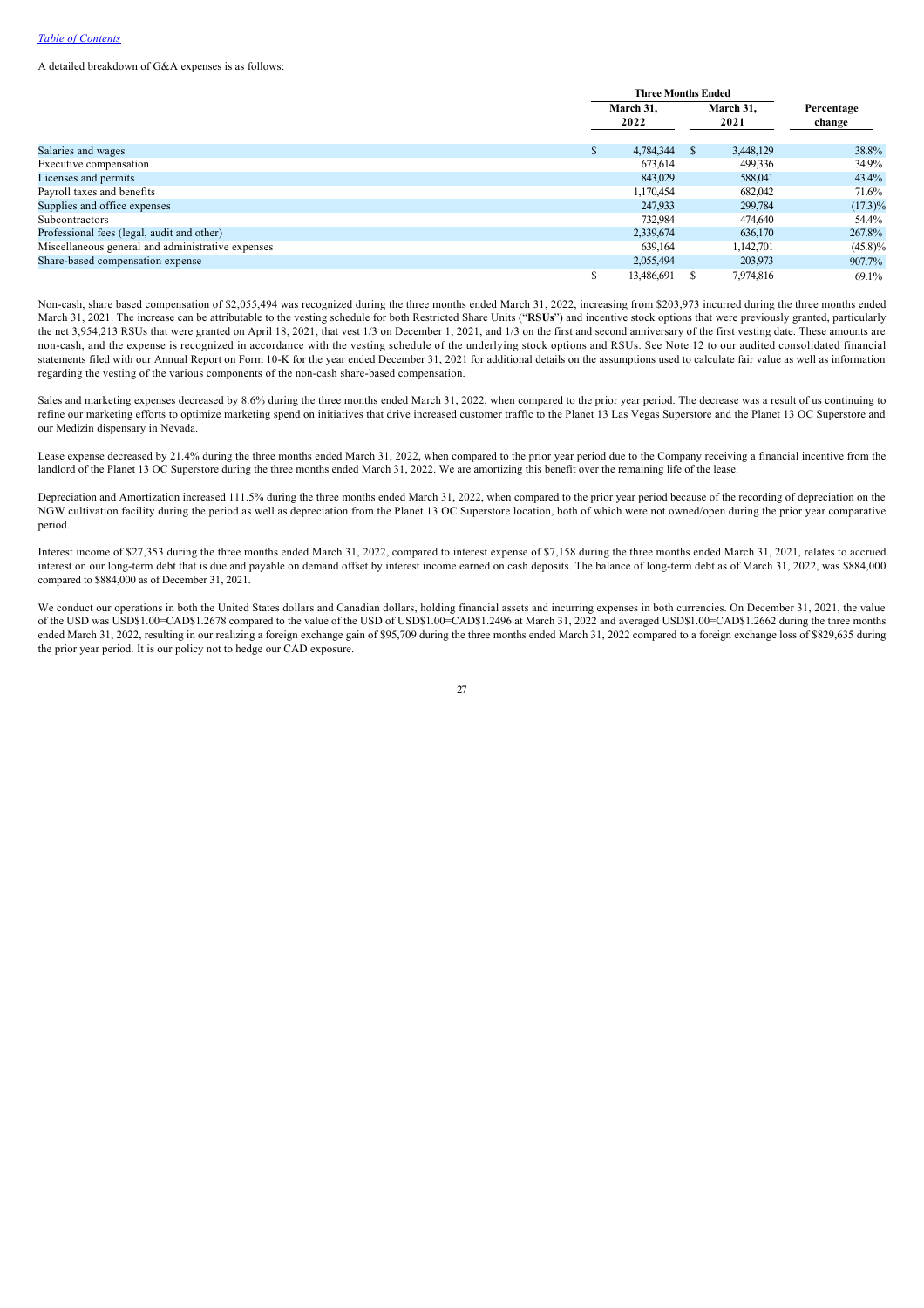### *Table of Contents*

Warrants are accounted for in accordance with the applicable authoritative accounting guidance in ASC Topic 815, Derivatives and Hedging - Contracts in Entity's Own Equity ("A SC 815"), as derivative liabilities based on the specific terms of the warrant agreements. Liability-classified instruments are recorded at fair value at each reporting period with any change in fair value recognized as a component of change in fair value of derivative liabilities in the consolidated statements of operations and comprehensive loss. Transaction costs allocated to warrants that are presented as a liability are expensed immediately within other expenses (income) in the statements of net loss and comprehensive loss. During the three months ended March 31, 2022, the change in fair value of the warrants resulted in a gain of \$4,159,809 compared to a loss of (\$6,187,530) during the prior year period.

Other income, consisting of Automated Teller Machine ("**ATM**") fees, interest and other miscellaneous income was \$314,465 for the three months ended March 31, 2022 , compared to \$62,897 for the three months ended March 31, 2021.

Transaction costs related to the issuance of warrants of \$0 were incurred during the three months ended March 31, 2022, compared to transaction costs of \$256,666 during the three months ended March 31, 2021. The transaction costs represent a portion of the issuance costs that were allocated to the issuance of warrants as part of the bought deal equity financings that were completed during the three months ended March 31, 2021.

The income tax expense for the three months ended March 31, 2022, was \$2,756,762 compared to \$3,278,647 for the prior year period. The tax expense decreased due to the decrease in taxable profitability during the period. We are subject to Section 280E of the Internal Revenue Code (the "**Code**"), which prohibits businesses from taking deductions or credits in carrying on any trade or business consisting of trafficking in certain controlled substances that are prohibited by federal law. We, to the extent of our "trafficking" activities, and/or key contract counterparties directly engaged in trafficking in cannabis, have incurred significant tax liabilities from the application of Section 280E. Our income tax obligations under Section 280E of the Code are typically substantially higher as compared to companies to which Section 280E does not apply. Section 280E essentially requires us to pay federal, and as applicable, state income taxes on gross profit, which presents a significant financial burden that increases our net loss and may make it more difficult for us to generate net profit and cash flow from operations in future periods. In addition, to the extent that the application of Section 280E creates a financial burden on contract counterparties, such burdens may impact the ability of such counterparties to make full or timely payment to us, which would also have a material adverse effect on our business.

The overall net loss for the three months ended March 31, 2022, was \$2,061,071 ((\$0.01) per share) compared to an overall net loss of \$6,014,429 ((\$0.03) per share) for the three months ended March 31, 2021.

# *Segmented Disclosure*

We operate in a single reportable operating segment as a vertically integrated cannabis company with cultivation, production and distribution operations in Nevada, and cultivation, retail dispensary and distribution operations in California.

### **Liquidity and Capital Resources**

As of March 31, 2022, our financial instruments consist of cash, deposits, accounts payable and accrued liabilities, and notes payable. We have no speculative financial instruments, derivatives, forward contracts, or hedges.

As of March 31, 2022, we had working capital of \$68,825,761 compared to working capital of \$68,274,640 as of December 31, 2021. The Company has adequate liquidity in the form of cash on hand to fund all of its planned capital expenditures and expansion plans as well as to continue to fund its operation over the next 12 months, including the planned expansion of a cultivation facility in Clark Country, Nevada the planned build-out of our operations in Florida, further expansion of operations in Nevada and the potential build-out of an Illinois retail location.

The following table relates to the three months ended March 31, 2022, and 2021:

|                                             | <b>Three Months Ended</b> |                   |  |
|---------------------------------------------|---------------------------|-------------------|--|
|                                             | March 31.<br>2022         | March 31.<br>2021 |  |
|                                             |                           |                   |  |
| Cash flows provided by operating activities | 2,960,740                 | 3,793,326         |  |
| Cash flows used in investing activities     | (2,547,909)               | (3,471,948)       |  |
| Cash flows provided by financing activities |                           | 61.242,812        |  |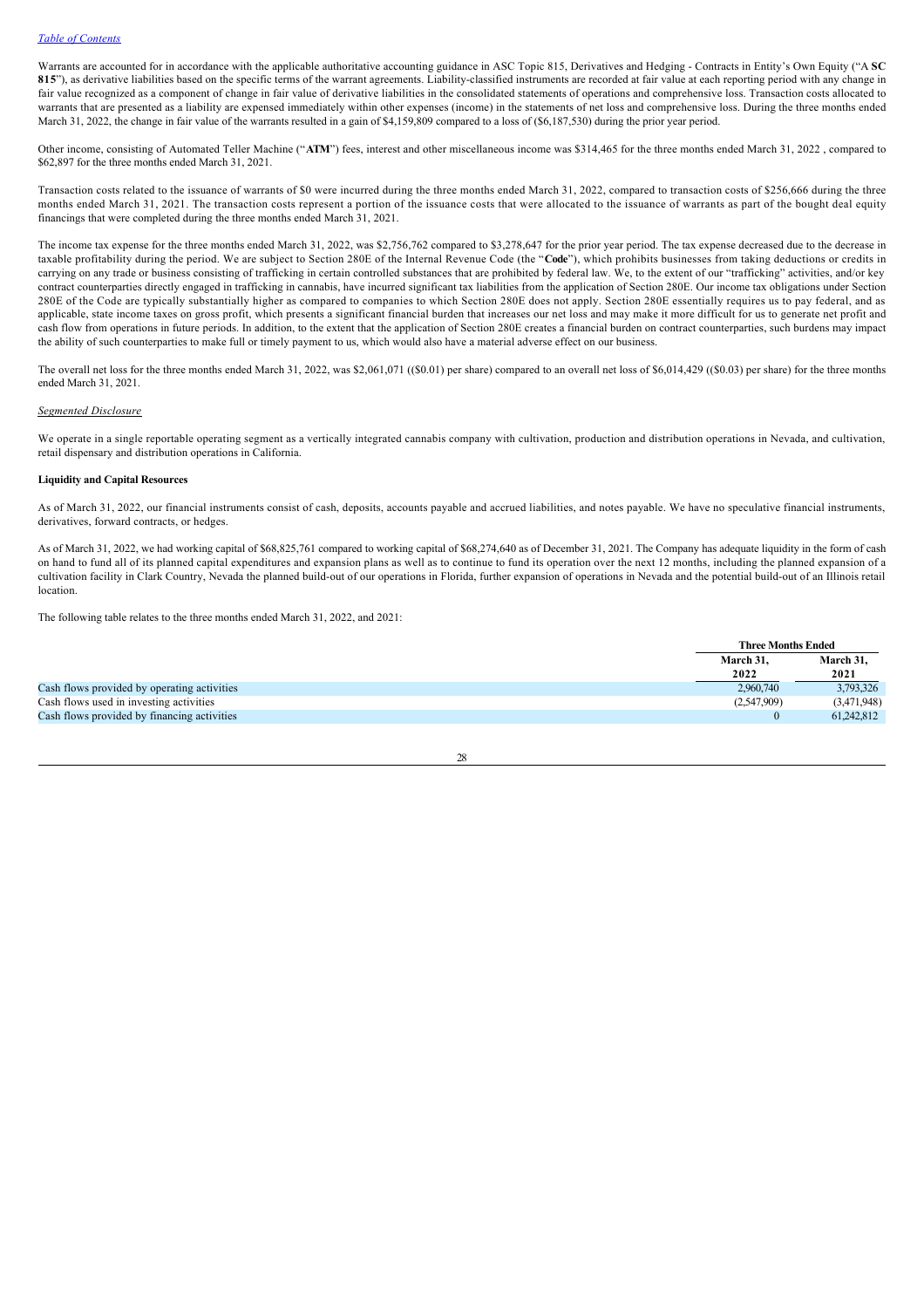## *Cash Flows from Operating Activities*

Net cash provided by operating activities was \$2,960,740 for the three months ended March 31, 2022, compared to cash provided by operating activities of \$3,793,326 for the three months ended March 31, 2021. The decrease is primarily due to the net changes in non-cash working capital items, included income tax liability, which decreased as a result of cash payments for income taxes during the three months ended March 31, 2022, when compared to the three months ended March 31, 2021.

# *Cash Flows from Investing Activities*

Net cash used in investing activities was \$2,547,909 for the three months ended March 31, 2022, compared to net cash used in investing activities of \$3,741,948 for the three months ended March 31, 2021. The decrease is due to lower amounts spent on capital expenditures during the period when compared to the three months ended March 31, 2021.

# *Cash Flows from Financing Activities*

Net cash provided by financing activities was \$0 for the three months ended March 31, 2022, compared to net cash provided by financing activities of \$61,242,812 for the three months ended March 31, 2021. The decrease was primarily related to no warrants or options being exercised during the period and no equity financings or private placements being completed during the three months ended March 31, 2022, as compared to the three months ended March 31, 2021.

# *Capital Resources*

We have a recent history of operating losses. It may be necessary for us to arrange for additional financing to meet our on-going growth initiatives.

Management believes it will be able to raise equity capital as required in the long term, but recognizes the risks attached thereto. There can be no assurance that it will be able to obtain adequate financing in the future or that the terms of such financing may be favorable.

Should financing not be available, the Company has adequate liquidity in the form of cash on hand to fund all of its planned capital expenditures and expansion plans as well as to continue to fund its operation over the next 12 months, including the planned expansion of a cultivation facility in Clark County, Nevada, the planned build-out of our operations in Florida, further expansion of operations in Nevada and the potential build-out of an Illinois retail location.

### *Capital Management*

Our capital consists of shareholders' equity. Our objective when managing capital is to maintain adequate levels of funding to support the development of our businesses and maintain the necessary corporate and administrative functions to facilitate these activities. This is done primarily through equity financing and incurring debt. Future financings are dependent on market conditions and there can be no assurance we will be able to raise funds in the future. We invest all capital that is surplus to our immediate operational needs in short-term, highly liquid, and high-grade financial instruments. There were no changes to our approach to capital management during the period. We are not subject to externally imposed capital requirements.

### **Off-Balance Sheet Arrangements**

We have no off-balance sheet arrangements as of March 31, 2022, or as of December 31, 2021, or as of the date hereof.

# **Critical Accounting Estimates**

The preparation of consolidated financial statements in conformity with GAAP requires our management to make judgements, estimates and assumptions about future events that affect the amounts reported in the consolidated financial statements. Although these estimates are based on management's best knowledge of the amounts, events or actions, actual results may differ from those estimates. Estimates and judgements are continuously evaluated and are based on management's experience and other factors, including expectations of future events that are believed to be reasonable.